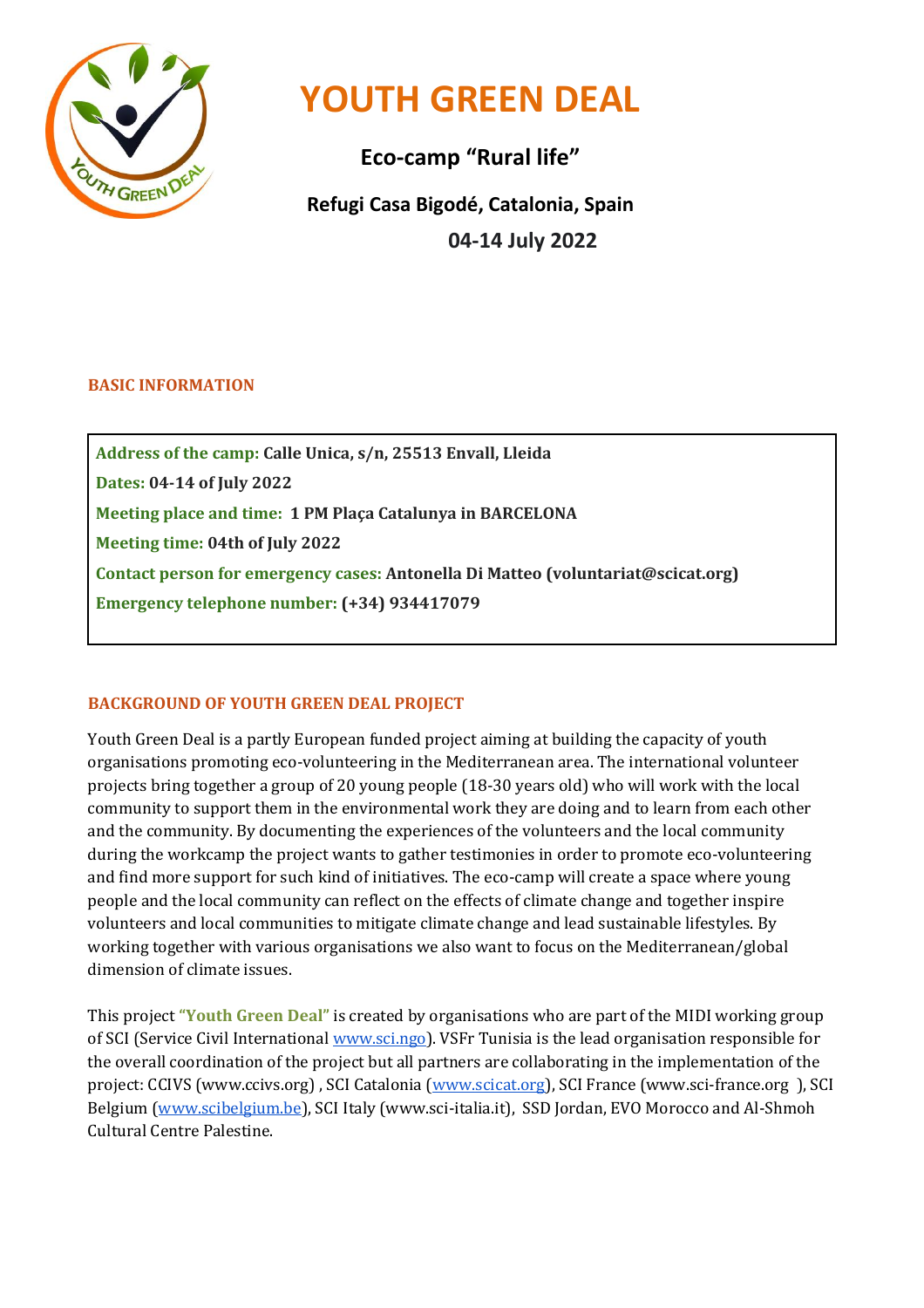Apart from the 4 youth exchanges will take place in Catalonia, Tunisia, Palestine and Morocco in the summer of 2022, there will be a training on eco-construction in Jordan in September and a final conference in Tunisia in the beginning of 2023 to present all the outcomes and the stories gathered from the eco-camps.

#### **THE ECO-CAMP "Rural life" - refugi casa Bigodé**



We are happy to have you in the Rural Life - Refugi Casa Bigodé eco-camp in Catalonia!!

Envall is a Catalan village in the Pyrenees that was abandoned for nearly 30 years as a result of the rural depopulation caused by the exodus towards the cities. 20 years ago a small group of people started to come back to the village. These people started a cooperative to bring back life in this rural village. The **Envalls** [cooperative](http://www.envallcooperativa.cat/) is now promoting 2 projects aiming to repopulate and generate income for the village. The first project is the Refuge, a mountain hostel for people who want to explore the mountains, and the second is a future School of the Mountain.

In 2020 the first house was restored. It was an old haystack that now became the Refuge or mountain hostel. The Refuge can host up to 24 people and it is a space that suits all needs and ages.

In line with the principles and values of the cooperative to go back to nature and to live in respect and harmony with the natural environment and to be as much as possible self sustainable, the hostel only offers vegetarian food. All vegetables and other ingredients are locally produced, making this project quite unique compared to other tourist accommodations.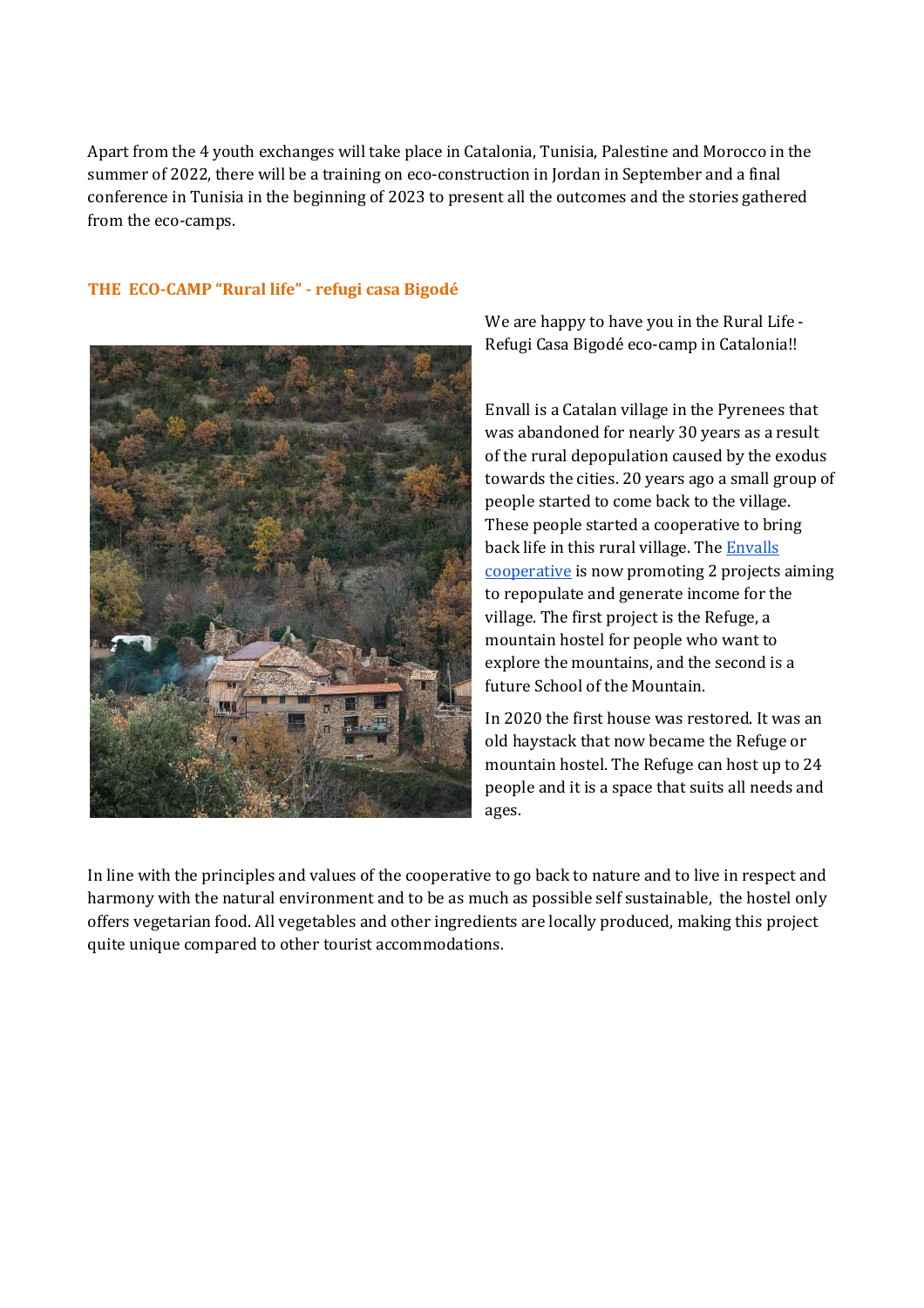

Envalls is situated about 220 km from Barcelona in a very remote area of the Pyrinees. It is difficult to get to and the volunteers will have to travel with public transport from Barcelona to El Poble de Segur from where a pick-up with cars will be organised.

## **THE GROUP**

The group of participants who will take part in this eco-camp will consist of 20 people, 16 participants between 18 and 30 years old and 4 group leaders coming from 4 different partners of the Youth Green Deal project: Catalonia, Jordan, Tunisia and France. Although there are small country groups, the emphasis is on intercultural learning and getting to know each other. Through these intercultural meetings, the eco-camps want to promote peace building and create safer spaces for all participants to explore other realities and become more aware of one's own identities.

## **VOLUNTEER TASKS**

Apart from the usual tasks typical of a work camp or any project (cleaning, cooking, checking that there is good group dynamics), participants will have the opportunity to explore different aspects of eco-sustainable volunteering in line with the philosophy of the community that will host them.

Together with the local community the following tasks were selected to be carried out by the ecocamp groups: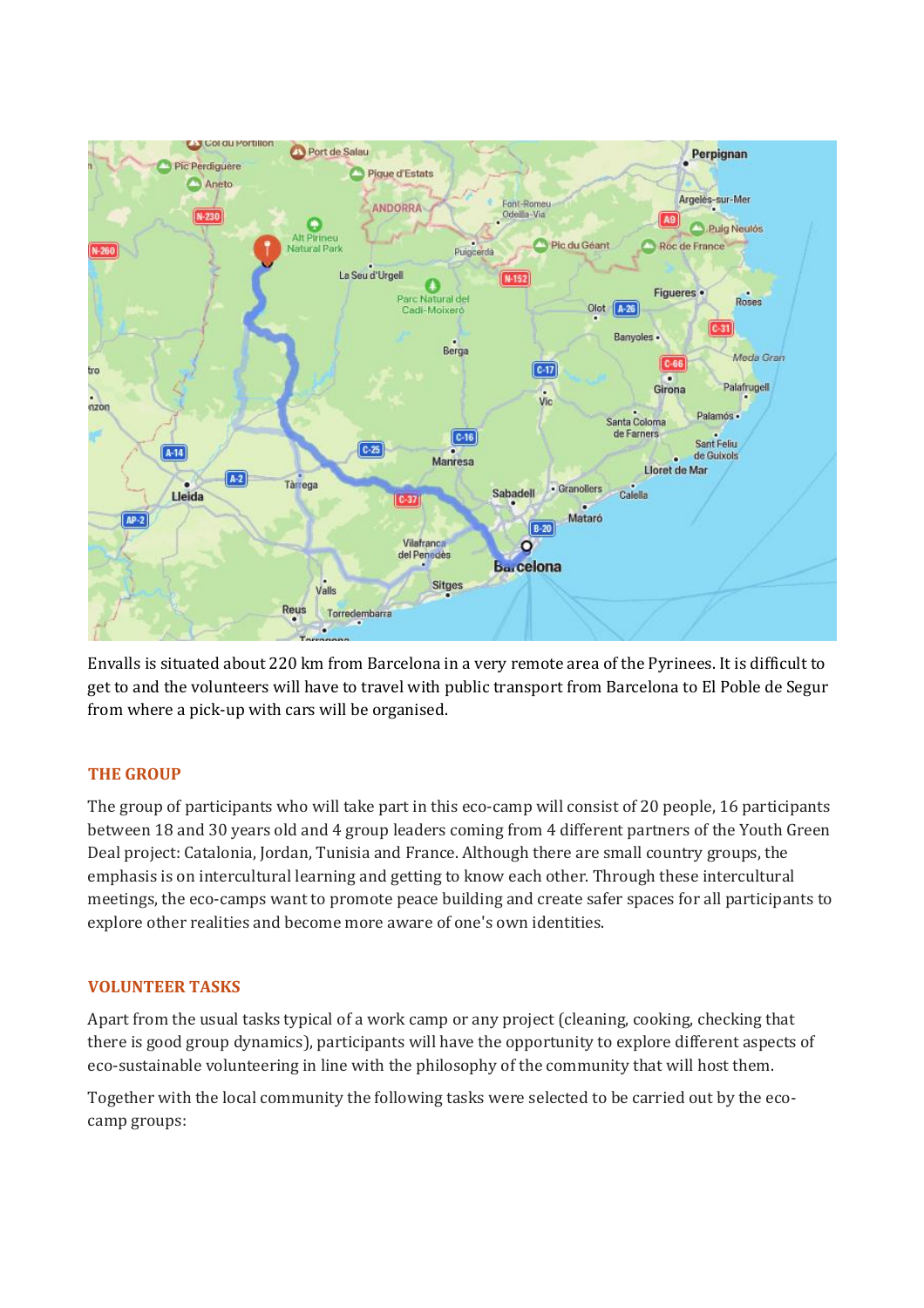- **Restoring a dry stone wall**. Dry stone construction is a very old and traditional building technique in the Pyrinees. Volunteers will have the opportunity to learn this technique and to understand how constructing with local materials and old techniques can be a sustainable alternative to modern high energy consuming and polluting building techniques. This is hard work since stones will have to be carried, cleaned and put together.
- **Maintaining the permaculture garden.** The garden wants to provide the local community with vegetables and fruits. The cooperative started a permaculture garden as a way to grow vegetables in respect with nature. To find out more about permaculture you can visit the [Permaculture principles](https://permacultureprinciples.com/) website. The founding principle of permaculture is [earth care,](https://permacultureprinciples.com/ethics/earthcare/) [people](https://permacultureprinciples.com/ethics/peoplecare/)  [care](https://permacultureprinciples.com/ethics/peoplecare/) an[d fair share.](https://permacultureprinciples.com/ethics/fair-share/) The work in the garden is important for the community and especially in summer, when it can be really hot, can be demanding. A hat to protect against the sun might be needed. Volunteers will learn about permaculture design and how it benefits people and nature.
- **Decorating the workshop room with clay paint**. The cooperative wants to promote sustainable building and therefore most materials used are natural materials. The workshop room of the hostel needs to be finished with clay paint. Volunteers will learn about this material and how to use it as an alternative to chemical paint.
- **Constructions with wood.** Small furniture will be produced with wood.

Each day the participants will be divided in different groups in order to carry out the different tasks. Volunteers will have the possibility to learn different skills, work together in a team and take responsibility for different tasks.

## **THE STUDY PART**

Apart from different team building activities to get to know the other participants and the different cultures, there will be 4 workshops offered by the local community:

- Ceramics, pottery and clay workshop. This mountain area has a long tradition of pottery and the volunteers will have the possibility to learn about the "clay culture" and the pottery techniques.
- The principles and philosophy of permaculture and the importance of a healthy SOIL. See also the SOIL campaign promoted by many international volunteering organisations.
- Also one session will be dedicated to climate change and ecological issues in the Mediterranean region.
- Another topic that is proposed by the local host is the use of Forum theatre and gender roles in our societies.

## **THE FREE TIME**

The camp will last 10 days and the volunteers will work every morning from 9:00 to 13:30 with a midmorning break. The afternoons when no special session /workshop is offered, the volunteers can relax, go to the nearby river or play games. In the eco-camps the idea is that volunteers experience communal living and decision-making. The organisation of the day, the activities during the leisure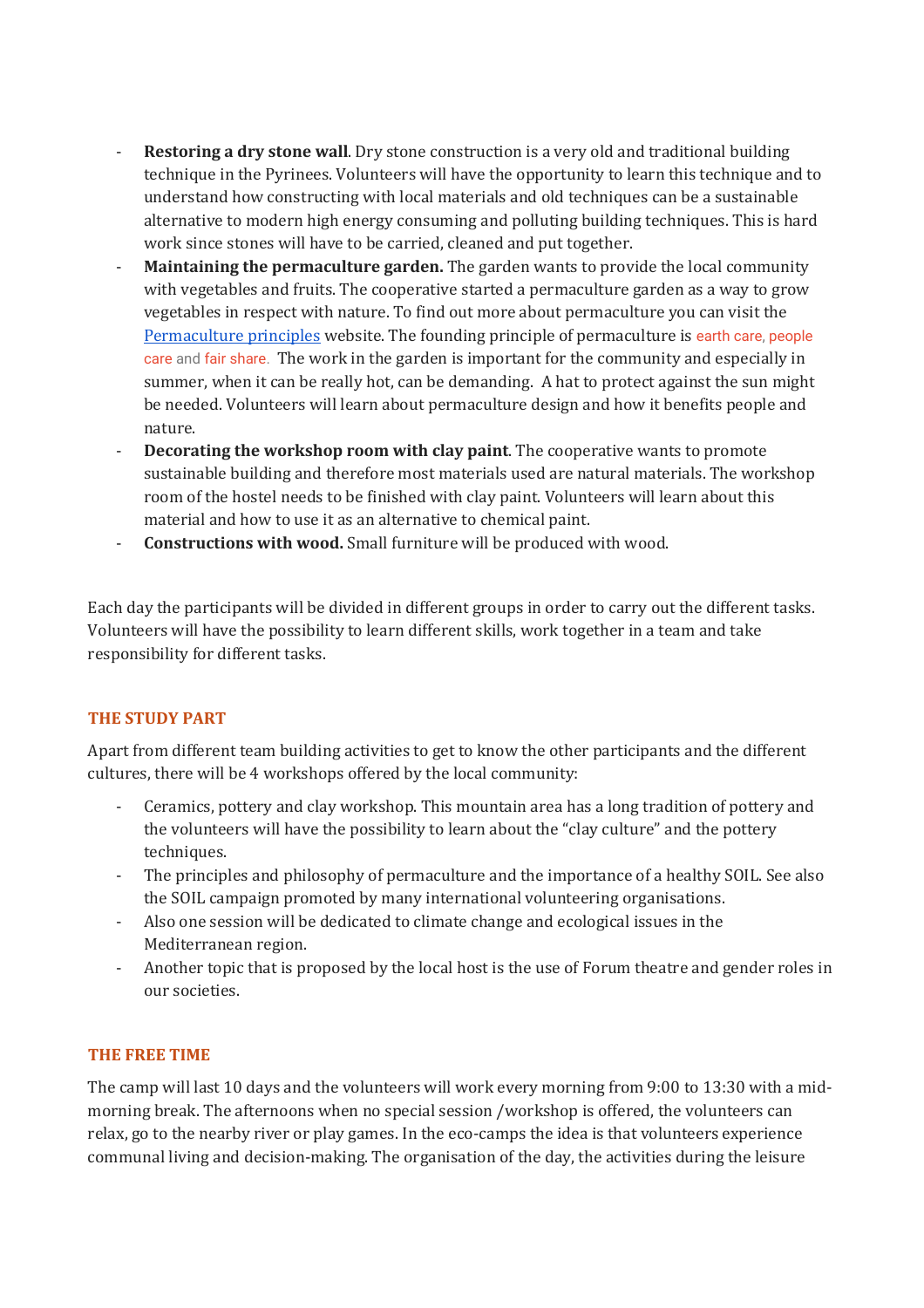time and the overall daily tasks are decided in group following principles of consensus decision making.

There will be one free day during the weekend when the volunteers will have the opportunity to explore the area a little bit and have more time to connect with each other. During the weekend there will also be a music festival.

#### **THE ACCOMMODATION AND FOOD**

As mentioned before, the volunteers will together set up a schedule to make sure all daily tasks are taken care of such as cleaning the accommodation, cooking and keeping the kitchen tidy.



Since there is no shop in the village, the hostel responsible will do some shopping in the nearby town once a week. According to the menu agreed (based on available vegetables in the community and local products available on the market, the volunteers will make cooking teams and take care of all the food. **All the food will be vegetarian.** 

The group will be accommodated in the hostel/refuge in shared rooms.

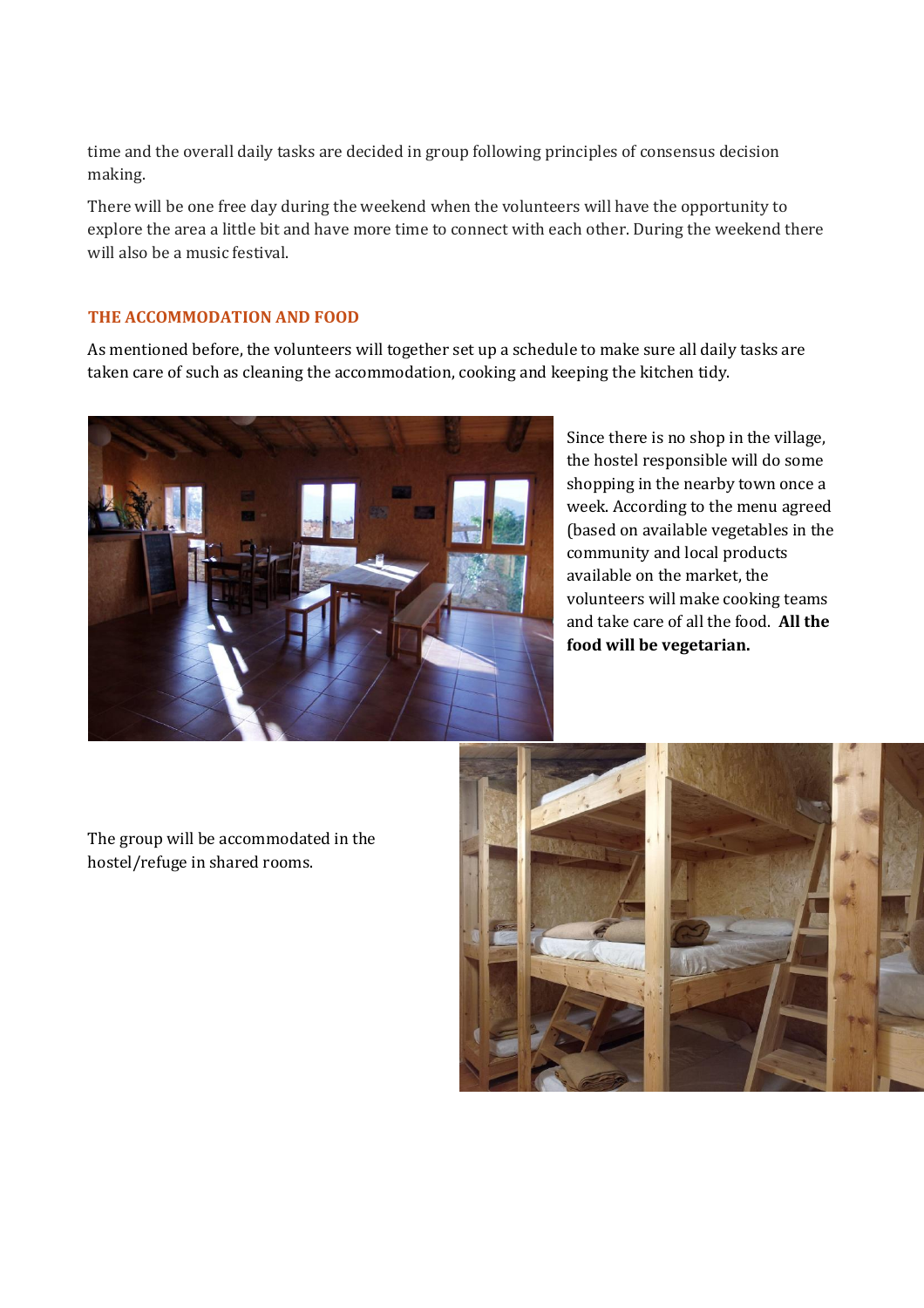#### **WHAT TO BRING?**

- Sleeping bag
- Towels
- Comfortable clothes to work,
- Mountain shoes (and river shoes, if you want)
- Sunscreen
- Hat (the mountain sun is very strong!)
- Work gloves (if you want)
- Some typical sweets from your country to share with the group

Remember to bring some warm clothes for the evenings as well. When the sun goes down it can get colder!

#### **TRAVEL INFO AND MEETING POINT**

We will all start travelling from BARCELONA on *July 4th 2022*. If you have a problem arriving before 1:30 PM on July 4th please inform SCI Catalonia. In that case you should try to arrive on July 3rd so that you can travel with the group to the venue of the camp. [Here](https://www.fgc.cat/xarxa-fgc/l-lleida-pobla/lleida-pirineus/) you can find train options to reach the camp site with the rest of the participants.

For the departure, the camp will end on the 14th and therefore we advise you to book a flight / train / bus for the late afternoon or evening on the 14th, or otherwise there may be the possibility to sleep one night in Barcelona on the 14th and leave on the 15th.

#### **HOW TO PREPARE?**

For this eco-camp we ask you to prepare a presentation about your country with a special emphasis on the ecological issues in your region. Your sending organisation will also conduct a preparation session with your group to make sure you are well prepared and all your questions are answered.

#### **ECO-GUIDELINES**

This eco-camp is part of the Youth Green Deal project and one of the aims is to develop eco-guidelines for volunteer camps. These guidelines should also support volunteers to be more conscious about climate issues and take action once back home. Try to think of some measures you can take as an individual to reduce your ecological footprint and bring some ideas with you to reduce the ecological footprint of the eco-camp.

#### **IMPORTANT COVID INFORMATION**

Due to the pandemic situation participants are asked to be fully vaccinated before coming to Barcelona. You should not have symptoms related to Covid or have been in contact with someone who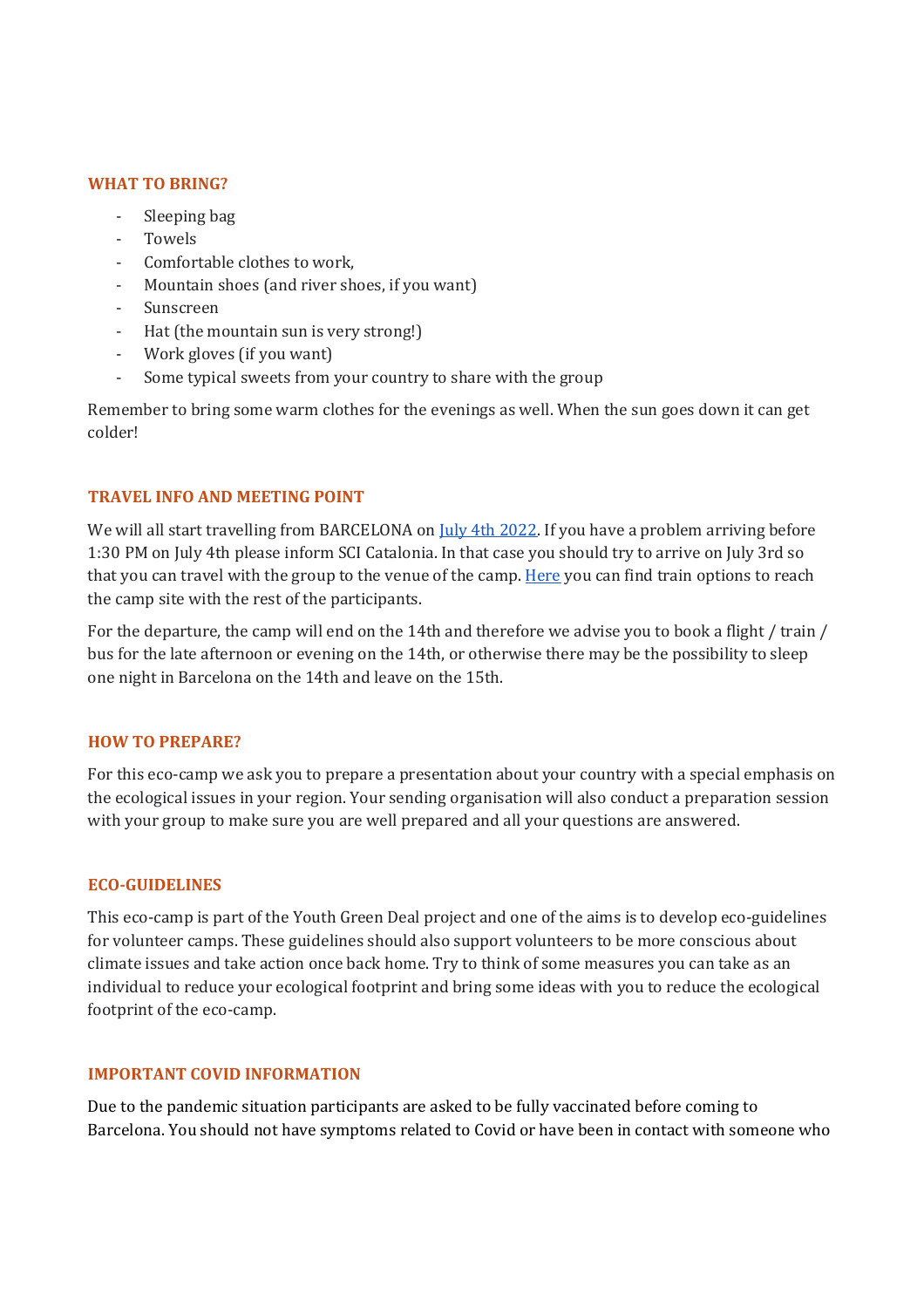has COVID in the last 10 days before coming to Catalonia. We will contact the participants with more specific to follow more instructions once they are selected.

In Barcelona right now it is not mandatory to wear a mask outdoors or indoors. You must wear the mask only for healthcare places (such as hospitals and pharmacies) and public transport. These measures may change in the following months, but we kindly ask all the participants to commit to follow the sanitary measures that might happen by July.

## **INSURANCE**

All volunteers taking part in the eco-camps will be insured by the SCI insurance. This insurance is an additional medical insurance, covering costs which are not covered by your own public health insurance. It is not a travel insurance and doesn't cover lost luggage or other travel related costs. Your sending organisation will provide you with more info about the insurance and advise you on this.

## **FINANCIAL CONDITIONS**

The project is supported by the Erasmus+ programme but this funding doesn't cover all the costs of the eco-camp. Furthermore, the travel costs for some countries are much more than the money allocated by the EU and for some countries the own contribution is disproportional so we decided to install a solidarity fund through which we re-distribute part of the travel costs.

- Food and accommodation during the eco-camp will be provided by the Erasmus+ grant
- Travel costs will be reimbursed **up to the travel limit** set by the EU and if all necessary travel tickets (boarding passes, invoices) are handed in within the agreed time frame.

| France  | 275 Euro |
|---------|----------|
| Tunisia | 275 Euro |
| Jordan  | 530 Euro |

- Other necessary expenses such as visa fees, COVID-tests and special medical insurance will have to be paid by the participants unless otherwise agreed with the sending organisation and after approval by VSFr as the coordinating organisation.
- **Your sending organisation will inform you about the extra fee that is set for the participants of your country to participate in this eco-camp.**

## **APPLICATION FORM**

Please fill in thi[s online application form](https://forms.gle/Woirwv7TrFbCx69x5) : https://forms.gle/Woirwv7TrFbCx69x5